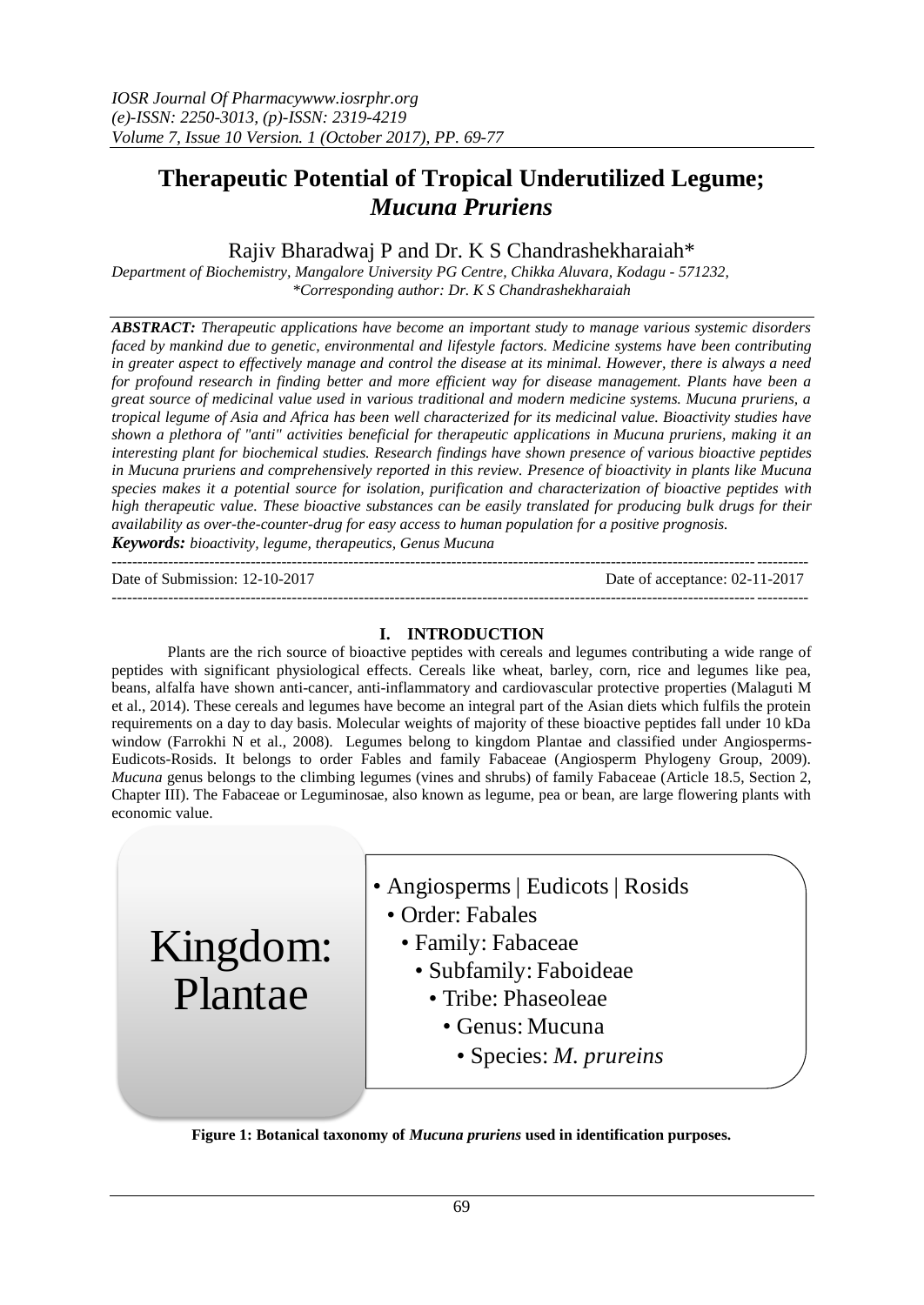It is a rich source of dietary proteins however considered to be an under-utilized wild legumes grown in the tropical and sub-tropical regions of the world. *Mucuna* is known to consist of approximately 100 species of which *Mucuna pruriens* are extensively studied and well documented. Variety of *Mucuna pruriens* include *Mucuna pruriens var. hirsuta*, *Mucuna pruriens var. pruriens*, *Mucuna pruriens var. sericophylla* and *Mucuna pruriens var. utilis* and *Mucuna pruriens var. thekkadiensis* which are currently being utilized for active research (Pulikkalpura H et al., 2015). *Mucuna* spp. are known to contain anti-nutritional and toxic compounds however compounds like L-dopa are successfully used in the treatment of Parkinson's disease. *Mucuna* is known to have medicinal properties and extensively used for treating various conditions like Parkinson's disease, neurological, constipation, ulcers, elephantiasis etc (Lampariello LR et al., 2012).

*Mucuna pruriens* has been extensively studied for various properties useful in treating chronic disorders. However, the presence of anti-nutritional/anti-physiological compounds limit their usage due to which their complete utilization is yet to be studied. Hence, *Mucuna* has a great potential in the scientific which needs to unraveled (Pugalenthi M et al., 2005). Various parts of different species of *M. pruriens* have been studied for bioactivity including seeds, leaf, cotyledons and fruit trichomes. *Mucuna* extracts have been shown to contain good concentration of cardiac glycosides, flavonoids, anti-diabetic agents [effective in comparison with glibenclamide] with vast range of free-radical reducing agents (Iauk L et al., 1993, Agbafor K N et al., 2011, Lorenza Bellani et al., 2013, Stephen O Majekodunmi et al., 2011). Antimicrobial activity was observed in the leaf extract of *Mucuna pruriens* (Ogundare and Olorunfemi et al., 2007) which was monitored using broad-spectrum antibiotics. Studies have also indicated significant hepatoprotective action in leaf extract of M. *pruriens*. The extract significantly reduced the levels of hepatotoxicants [ALP, MDA, ALT, AST and bilirubin] in alcohol induced subjects (Mercy B Obogwu et al., 2014). The seed extract has also shown anti-hypertensive effect by inhibiting ACE, relative to levodopa content (Sushil Kumar Chaudhary et al., 2015). *M. pruriens* was also assessed for mycelial growth inhibition and its methanol extract showed highest activity against phytopathogenic fungi (Eugene Sebastian J Nidiry et al., 2011). This plant is widely used for treating male fertility related issues. It is shown to regulate steroidogenesis [T, LH, FSH, PRL, dopamine, adrenaline and noradrenaline] and improve libido potency and semen quality including count and motility (Kamla Kant Shukla et al., 2009). *Mucuna* seeds are also studied for the nutritional benefits in human and animal feed. Studies indicate that they lack hemagglutinating and anti-tryptic activity thus suggested to be a potential protein supplement (Adive B I Udedibie et al., 1998).

The following pharmacological activities of *Mucuna pruriens* has been demonstrated in the literature (Medicinal plants of the world, Vol. 1) which has been a stepping stone for advanced research in investigating bioactive peptides from this source:

- i. Minimum toxicity (Dhar M L et al., 1968)
- ii. Anabolic activity (Jayatilak P G et al., 1976)
- iii. Antiparkinson activity (Vaidya A B et al., 1978, Manyam B V et al., 1999, Nagashayana N et al., 2000)
- iv. Anticoagulant activity (Houghton P J et al., 1994)
- v. Analgesic activity (Iauk L et al., 1993)
- vi. Anti-inflammatory activity (Iauk L et al., 1993)
- vii. Antigalactagogue effect (Vaidya R A et al., 1978)
- viii. Antidiabetic effect (Grover J K et al., 2001)
- ix. Antihyperlipemic activity (Iauk L et al., 1989)
- x. Antihypercholesterolemic activity (Iauk L et al., 1989)
- xi. Cholinesterase inhibition (Nath C et al., 1981)
- xii. Bronchodilator activity (Carbajal D et al., 1991)
- xiii. Antispasmodic activity (Dhar M L et al., 1968)
- xiv. Antiradiation effect (Ohta S et al., 1987)
- xv. Antipyretic activity (Iauk L et al., 1993)
- xvi. Aphrodisiac activity (Satyavati G V et al., 1976, Bhargava N C et al., 1978, Rao M R R et al., 1978, Jayatilak P G et al., 1976)
- xvii. Fertility promotion effect (Madaan S, 1985)
- xviii. Hypoglycemic effect (Dhar M L et al., 1968, Pant M C et al., 1968, Dhawan B N et al., 1977)
- xix. Hypocholesterolemic effect (Pant M C et al., 1968)
- xx. Nematocidal activity (Kiuchi F et al., 1989, Ali M A et al., 1991)
- xxi. Prostrate treatment (Mukherjee S et al., 1986)
- xxii. Prothrombin activity (Guerranti R et al., 2001)
- xxiii. Spermatogenic effect (Solepure A B et al., 1979, Pardanani D S et al., 1976)
- xxiv. Gonadotropin, FSH and LH inhibition/stimulation (Jayatilak P G et al., 1976)
- xxv. Taenicide effect (Feroz H et al., 1982)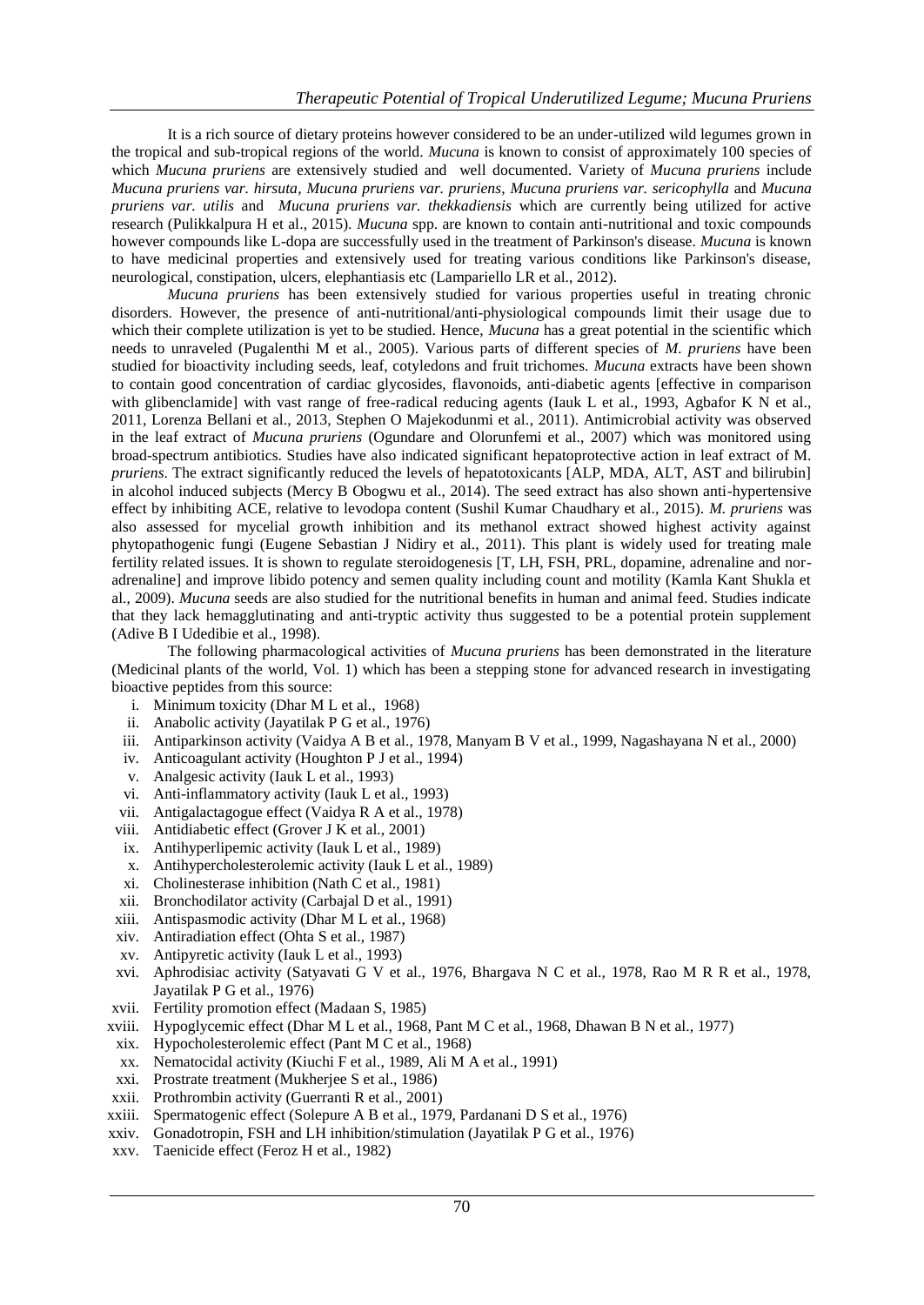#### **THERAPEUTIC POTENTIAL / BIOACTIVITY IN** *Mucuna pruriens* **Gonadotropin | FSH and LH inhibition/stimulation | Androgenic activity**

Bioactivities related to gametogenic and androgenic functionalities were investigated by Jayatilak P G et al., 1976 in *Mucuna pruriens* which had a drastic effect on improvement in sperm counts and motility. It was also observed that the prostatic function and glycogen metabolism of seminal plasma had positive impacts which were proven clinically. However, follicle stimulating hormone, luteinizing hormone and prolactin did not appear to have any significant effect. This indicates an increase in prostatic secretions with proven andorgenlike action on prostatic functions. However, the sensitivity towards seminal vesicles were comparatively less. The study has shown significant improvement in human spermatogenesis without affecting pituitary function. The extracts of this plant were proven to be effective in improving the sperm affect which indicates it possible use in the treatment of infertility among men.

# **Antiparkinson activity**

Presence of anticholinergics in *Mucuna pruriens* makes it an important component extensively used in traditional and complementary therapies for treatment of Parkinson's disease. The neurorestorative effects observed in this plant have higher antiparkinson activity with increased brain mitochondrial activity. Nagashayana et. al, 2000 have pointed out the use of *M. pruriens* in ayurvedic treatment of Parksinson's disease. Their study has indicated significant improvement in the condition of Parkinson's patients who underwent ayurveda treatment containing M. pruriens. They have noted that L-DOPA contained in their medication may explain the improvement in condition. Statistical significance of this study was carried out using Hoen and Yahr Score. Researchers proved promising activities of Daily Living (ADL) and motor examination score (as per UPDRS rating) among patients who underwent ayurveda therapy compared to those who endured palliative therapy alone.

# **Anticoagulant activity**

Extracts of *Mucuna pruriens* are known to prolong the time taken for blood clotting, enabling it to counter the venom effects. The dose dependant studies were carried out to monitor the response of the anticoagulant effects. Houghton et.al 1994 identified the role of blood clotting in enhancing the venomous effect in human beings. They studied the extracts of *M. pruriens* as an anti-coagulating factor in treatment of snake bite. They analyzed the clotting time among the extract treated samples injected with snake venom and stratified its significance using the Mann-Whitney test using MiniTab software. The researchers observed significant increase in clotting time with extract treated solution. They inferred with the peptides in the venom might complex with tannins and phenols present in the plant extract thus exceeding the clotting time. This effect was independent of the presence of calcium. They noted that the active component in the Mucuna extract may not block the venom action completely indicating partial antagonism.

# **Anti-inflammatory activity**

Inhibition of carrageenin-induced edema were observed in alcoholic extracts of Mucuna pruriens which exhibited the anti-inflammatory effects. The absence of serotonin also contributed to this effect since it being an amine, is involved in inflammation mechanisms. Iauk et. al in 1993 studied this activity on mice by inducing inflammation using carrageenin compound. Different parts of *M. pruriens* were used in this study and experiments indicated that leaf extracts showed significant anti-inflammatory effect on paw inflammation. In addition, these extracts also showed analgesic and antipyretic effects. The sample procedure involved use of ethyl acetate based maceration and storage which was later filtered and administered to the mice.

# **Antigalactagogue activity**

Chlorpromazine-induced hyperprolactinaemia has been observed in the extracts of *Mucuna* which is an antigalactogogue activity preventing the secretion of milk in order to avoid postpartum mastitis in humans.

# **Antidepressant activity**

Studies by Rana et. al 2014 indicated the role of seeds of *M. pruriens* in antidepressant activity. Hydroalcoholic extracts of these seeds were tested on mice for depression related conditions by performing forced swimming test, tail suspension test and chronic unpredictable mild stress. The locomotor activity of the mice were monitored. The phytochemical screening indicated the presence of alkaloid along with carbohydrate and amino acid in seed extracts. Further tests confirmed the antidepressant activity of extracts of *M. pruriens*. This significant antidepressant activity involved bromocriptine (dopamine receptor agonist) and haloperidol (dopamine receptor antagonist which indicates the actions were mediated through the dopaminergic pathways. Monoamine dopamine and D2-like family of dopamine play a crucial role in antidepressant treatments. The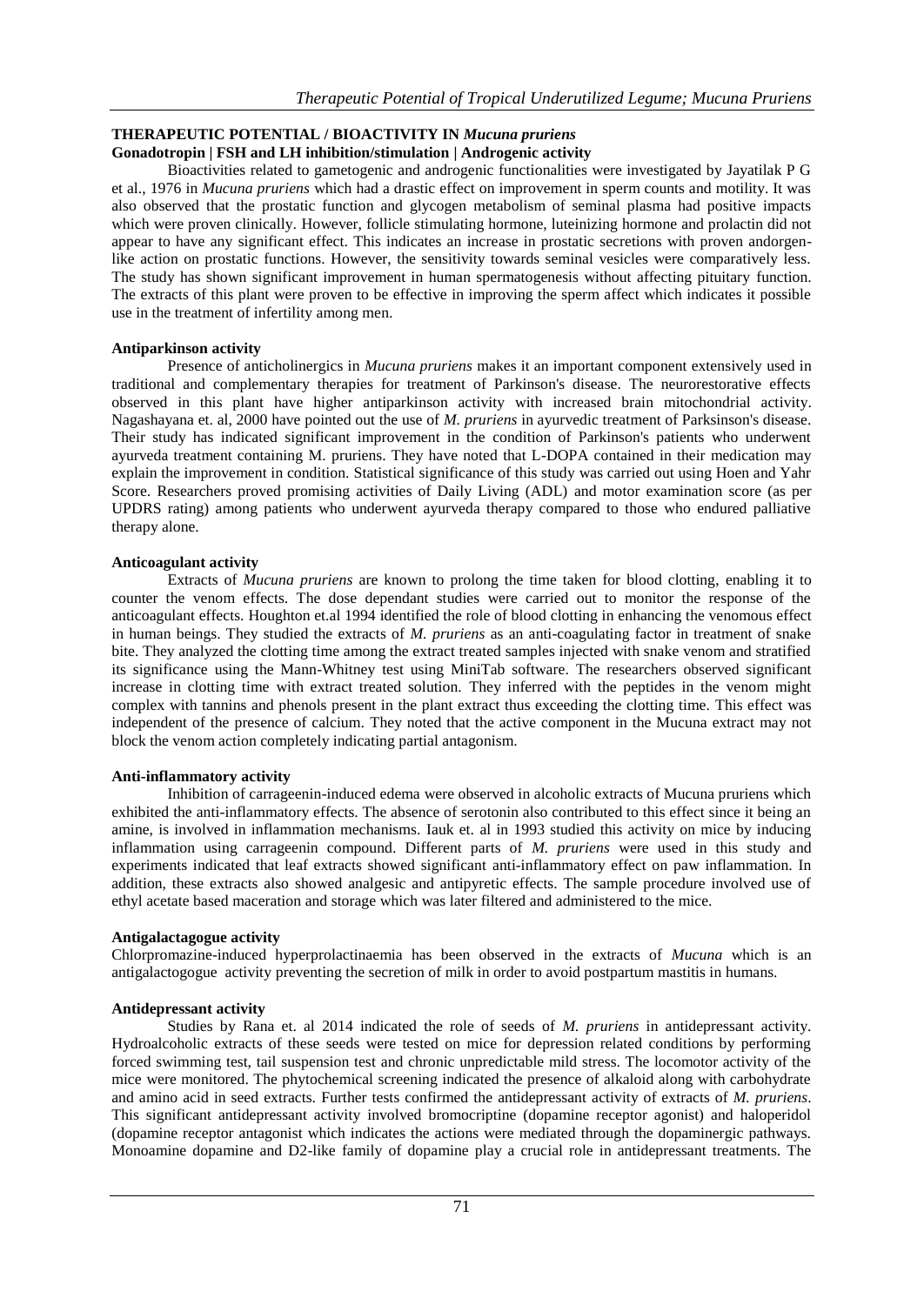presence of active compounds in the M. pruriens along with L-DOPA is a contributing factor for antidepressant actions.

# **Antidiabetic activity**

Extracts containing Mucuna were extensively studied for renal hypertropy and observed that these extracts did not give rise to further condition indicating an antidiabetic effect on the system. Regular plasma glucose levels indicate the progression of the condition and the effect of these extracts. An indication for detailed study on these extracts were indicated. Antidiabetic studies on albino mice by Grover et. al., 2001 indicated the role of *M. pruriens* in treating diabetic condition in streptozotocin induced mice. This study involved careful examination of plasma glucose, body weight, urine volume, urinary albumin levels and renal hypertropy condition in mice. There was an increase in the urine volume, urinary albumin levels and marginal reduction in plasma glucose levels. However, *M. pruriens* did not alter the renal hypertropy condition as compared to the other plants used in this study. This indicates that extensive research on *M. pruriens* can be highly beneficial in understanding the composition of active compounds which can be of a therapeutic value.

# **Antihyperlipemic | Antihypercholesterolemic acitivty**

Studies on mammals indicate reduction in cholesterol and total lipids in plasma after treatment with extracts of *Mucuna* plant. This activity has a potential benefit in reducing the lipid content in the metabolic system thus reducing the negative effects of hyperlipemia based conditions. Coronary heart diseases like hypercholesterolemia is a life-threatening situation requiring immediate medical assistance. Studies by Ratnawati et.al 2011 indicates the role of *M. pruriens* in having a potential anticholesterolemia property along with antioxidant effects. Laboratory rats were used for these studies which were fed with high fat diets. The seeds of M. pruriens are known to contain high amounts of protein, carbohydrates, lipids, minerals and fibers. It is also rich in secondary metabolites like alkaloids, sterols and saponins. Experiments indicated that presence of high amounts of flavonoids with synergistic effects of antioxidant properties is leading to the anticholesterolemia effects. There was a significant reduction in the levels of total cholesterol, LDL-cholesterol and triglyceride levels. An increase in HDL-cholesterol were also observed in the rats. This study also quoted an inhibitory effect of lipid peroxidation / anti-lipid peroxidation property by M. pruriens as studied by Mahfouz  $\&$ Kummerow 2000.

# **Cholinesterase inhibition**

Studies indicate presence of various phytoconstituents in *Mucuna pruriens* seeds having antioxidant and neuroprotective activities supporting the antiparkison effect. Endocarps of *M. pruriens* has been extensively used in treatments of Parkinson's disease. A study by Manyam et. al 2004 focused on observing the role of these endocarps on neurotransmitters in the brain of rat. These extracts showed effect on dopamine content in cortex region and did not affect the levodopa, norepinephrine or dopamine, serotonin, and their metabolites- HVA, DOPAC and 5-HIAA in nigrostriatal tract. These observations were directly related to the antiparkinson's effect and indicates that this can be roe of levodopa or active compounds present in *M. pruriens*.

# **Bronchodilator activity**

Cardiotonic, hypotensive/bronchodilator screening studies on human population indicated a positive effect from the extracts of *Mucuna pruriens* plant. These extracts were proved to act as promising therapeutic agents for treating conditions with bronchodilator activity. Plant decoctions containing *M. pruriens* were extensively used in treatment of hypertension, congestive heart failures and bronchial asthma. Studies by Carbajal et. al 1991 performed the bronchodilator assay on the seed extract of *M. pruriens* and was found to be inactive till the highest dose was administered. All these studies were performed on guinea pigs.

# **Antipyretic activity**

Presence of ethanolic macerates from *Mucuna pruriens* contributed to the antipyretic activity which demonstrated its effect in 1-2 hours of dosage event. These macerates contained unaltered triptamine derivatives which also contained serotonin and bufotenine. Studies by Iauk et. al 1993 used pyrexia as condition induced to rats to monitor the antipyretic effects of *M. pruriens*. The pyrexia condition was induced through the injection of yeast suspension. The *M. pruriens* extracts were administered to rats and rectal temperatures were recorded. A significant reduction in the temperature was observed after 1 hour treatment which subsided after 2 hours of treatment. This indicates the presence of active compounds in the extract responsible for antipyretic effects.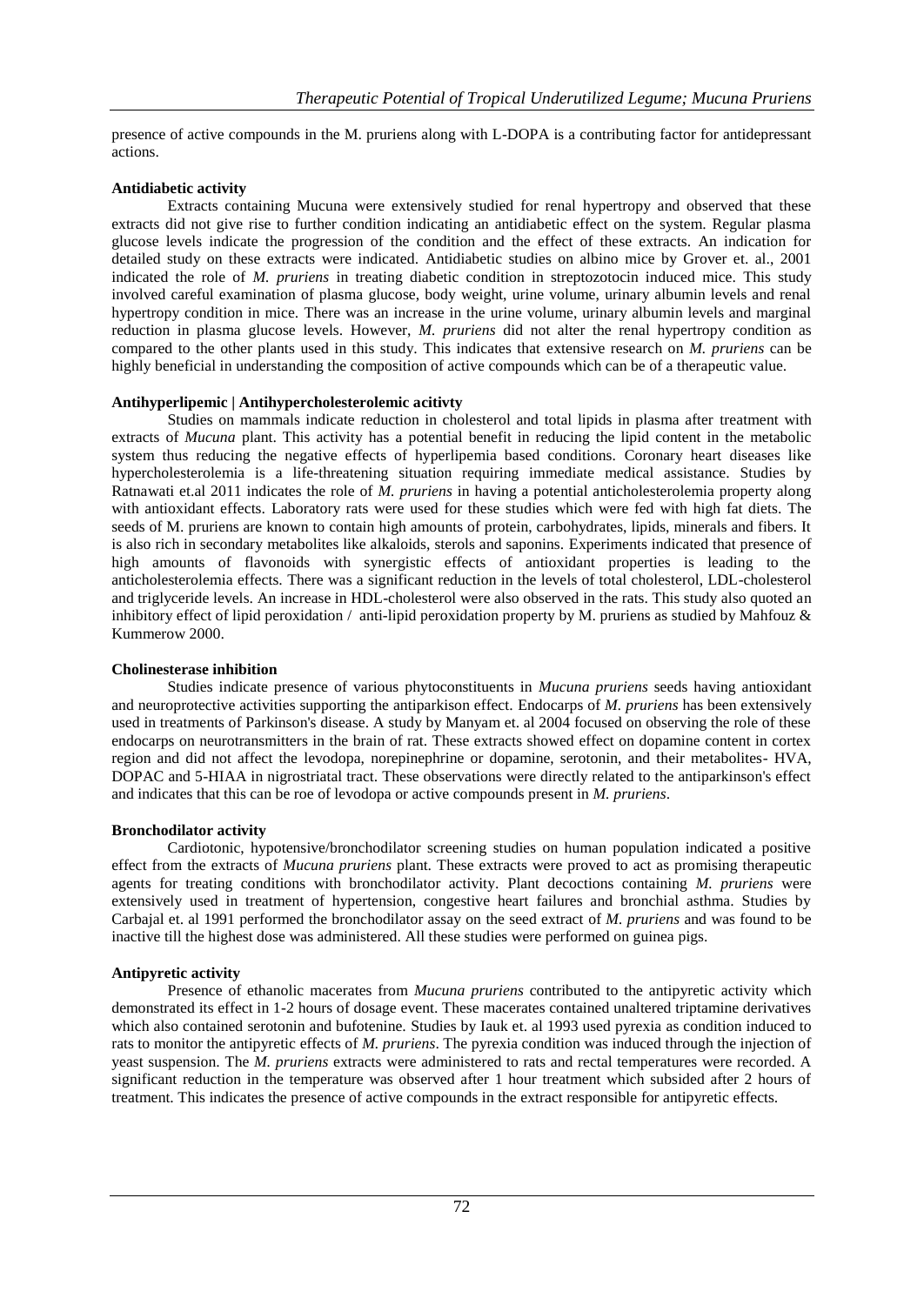# **Aphrodisiac activity**

Extracts of *Mucuna pruriens* are known to increase the aphrodisiac effects in humans and is also used as an ingredient in commercially available preparations used in the management of various sexual disorders. Studies using Wister male albino rats by Muthu et. al in 2011 indicated the androgenic effect of *M. pruriens*. These extracts significantly increased the relative weight of the accessory sexual organs like testis and also increase in the levels of testosterone in turn to the protein content and alkaline phosphatase activity. These indications are true effects of aphrodisiac effects of the active compounds present in the samples.

# **Fertility promotion effect**

*Mucuna pruriens* is used as an important constituent of the commercial tablet for treating infertility and found to have positive effect in treatment. It is know n to increase the sperm count and motility along with faster conversion of spermatocytes to sperm. Madaan et. al 1985 conducted studies on the effects of extracts containing *M. pruriens* on treating infertility conditions. Various reasons affect the infertility condition some of which are related to genetic factors, environmental effects, endocrine functionalities, accessory sex glands etc. These extracts were administered to the male patients to check for the increase in the sperm counts and motility patterns. It was observed that there was a rapid increase in the conversion of spermatocytes to sperms.

# **Hypoglycemic effect**

Supplements of *Mucuna* extracts has a synergistic effect in significantly reducing the cholesterol and blood sugar levels. It has been proved to be an excellent source for treating hypoglycemic condition. Anusha et. al 2008 demonstrated the hypoglycemic effects of *M. pruriens* in rats having normal, glucose load and streptozotocin-induced conditions. There was a significant decrease in the blood glucose (mg/dl) levels in rats after the treatment with the extracts which also had suitable controls. Studies indicate that the presence of active compounds in M. pruriens can be a potential reason for the hypoglycemic effect which may be related to its association with the insulin pathways and its mechanisms.

# **Taenicide effect | Nematocidal | Anthelminthic activity**

High amounts of nematocidal effects were found in the extracts of Mucuna on larval studies. This indicates the effect of the active constituents towards the anthelmintic activity associated with the plant. Kiuchi et. al 1989 conducted studies on second stage larva of *Toxocara canis* for nematocidal activity of extracts of *M. pruriens*. These extracts showed strong nematocidal activity with a RM value of 100, 100 and 95 for 3h, 6h and 24h of exposure on the larva. Review by Mali et. al 2008 also confirmed the presence of nematocidal/anthelminthic activity on *Pheretima posthuma*, *Taenina canina* and *Phamphistomum cervi* along with some of the selected trematodes.

# **Prostrate treatment**

Clinical studies indicate that patients with benign prostrate hypertrophy with lateral lobe enlargement showed significant improvement after treatment with extracts containing *Mucuna*. Studies by Mukherjee et. al 1984 involved evaluation of effect of extract containing M. pruriens on patients with prostatism. Difference prostatic condition like fibrotic, malignant, median lobe enlargement and lateral lobe enlargement were monitored with administration of this extract. Patients with benign hypertrophy of prostate (especially with lateral lobe enlargement) showed satisfactory results with the extracts. This indicates the presence of active compounds which can be therapeutically beneficial for prostrate treatments.

# **Prothrombin activity**

An increased procoagulant activity was found in the seed extracts of *Mucuna* which prevents the protein in coagulation cascade to cause severe bleeding and hemorrhage. This indicates a prothrombin activity by *Mucuna* species. Snakebites are one of the common incidence responsible for instant death due to venom effects. Guerranti et. al 2001conducted studies on antivenom / prothrombin activity in the extracts of *M. pruriens* on *Echis carinatus* venom containing a mixture of protein responsible for coagulative cascade which results in bleeding and haemorrhage. Tests involving in vivo protective tests against toxic effects of EV, in vitro assay, chromogenic assay of prothrombin activation, clotting assay and protein determination by SDS-PAGE were conducted to assess the prothrombin activity. Lectin is one of the important protein identified to be playing an important role in anticaogulation event. The carbohydrate recognition domain of this protein may help in preventing the binding of PLA2 protein to coagualation factor. This property can also be explored for drug discovery in treating coagulation disorders.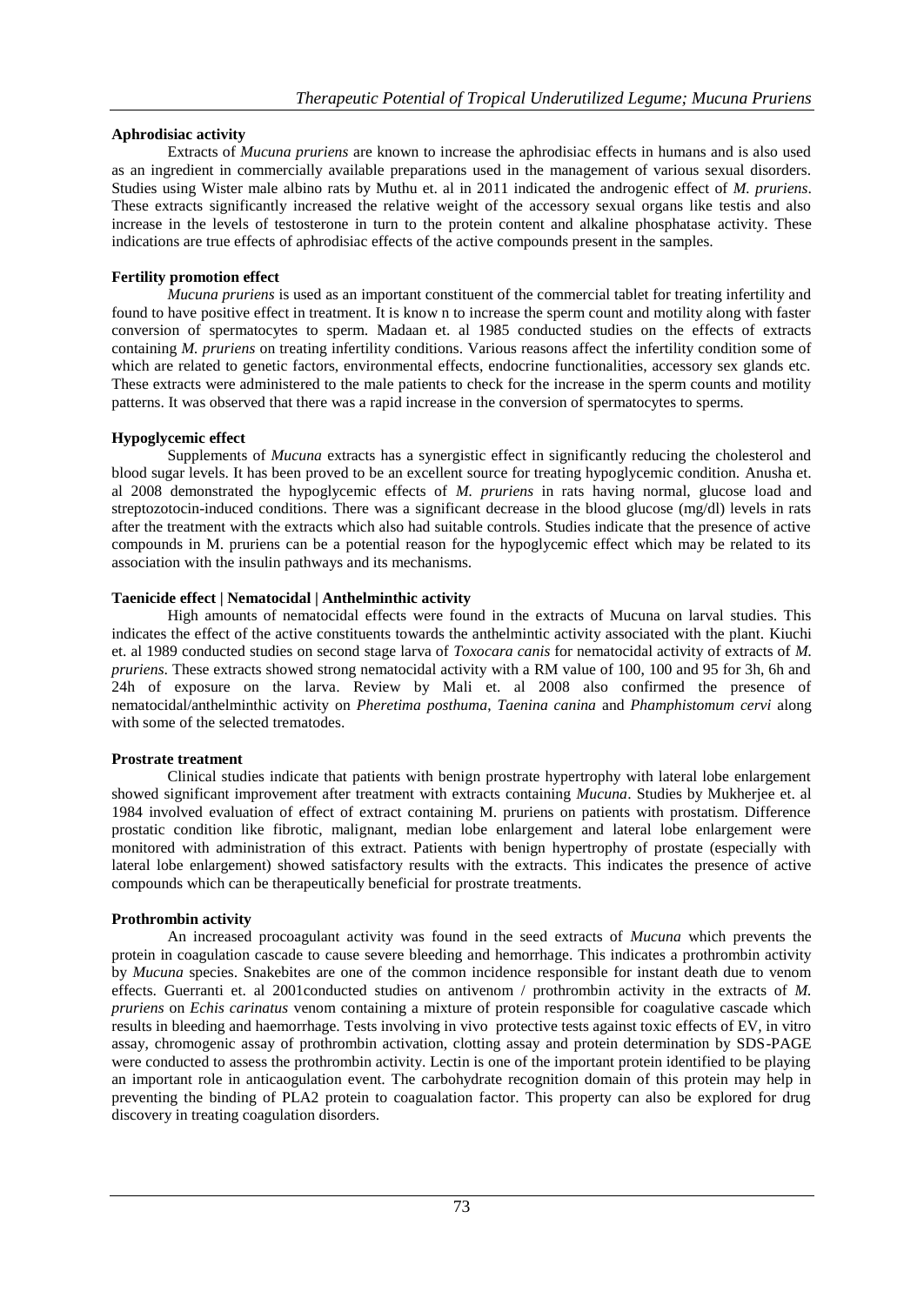# **Spermatogenic effect**

The role of magnesium in flagellar movement of sperm is important which is achieved through the activation of ATPase pathway. Extracts containing *Mucuna* has been known to influence this activity in providing beneficial effects on prostate glands. Studies of patients by Solepure et. al 1979 on their sperm content and quality along with the treatment with extracts containing *M. pruriens* gave an insight into the role of these extracts in determining the yield of anabolic glycolysis, an important energy yielding process. The active components present in the extract are known to play a role in the energy yielding systems thereby making the sperm more motile by flagellar movement. Overall, the M. pruriens extract support the spermatogenic effects in humans.

# **Anticataleptic | Antiepileptic activity**

Studies by Champatisingh et. al 2011 indicated the anticataleptic and antiepileptic activity in M. pruriens extracts. The studies were conducted on adult albino rats which included the study of haloperidolinduced catalepsy, scoring methods, maximum electroshock methods, pilocarpine-induced status epilepticus followed by statistical analysis ANOVA and Dunnett's t-test. The presence of 5-HT and dopamine in the extracts were significantly responsible for the anticataleptic and antiepileptic activity. The active compounds present in these extracts can be a potential therapeutic supplement for patients with neuroprotective requirements.

# **ACE Inhibitory | Hypotensive | Antioxidant Properties**

Angiotensin I-converting enzyme inhibitory activity was observed by performing biochemical assays which involves hydrolysis of Hippuryl-L-histidyl-L-leucine (HHL) to give hippuric acid and histidyl-leucine. The hippuric acid is colorimetrically measured to determine the inhibitory activity. Hypotensive properties were studied in normotensive rats and the antioxidant properties were studies using trolox equivalent antioxidant capacity. These studies by Francisco et. al 2014 indicate the therapeutic potential of these extracts in management of hypertension and oxidative damage related disorders.

| S1.N0.         | <b>Bioactivity</b>                                                           | <b>Biological Effects</b>                                     |
|----------------|------------------------------------------------------------------------------|---------------------------------------------------------------|
| 1              | Gonadotropin   FSH and LH<br>inhibition/stimulation   Androgenic<br>activity | Improves gametogenic and androgenic activities                |
| 2              | Antiparkinson activity                                                       | Improves neurorestorative effects                             |
| 3              | Anticoagulant activity                                                       | Protects against venom side effects                           |
| $\overline{4}$ | Anti-inflammatory activity                                                   | Protects against inflammatory conditions                      |
| 5              | Antigalactagogue activity                                                    | Prevents excessive milk production postparitum                |
| 6              | Antidepressant activity                                                      | Reduced depression and used as antidepressants                |
| $\overline{7}$ | Antidiabetic activity                                                        | Controls blood glucose levels                                 |
| 8              | Antihyperlipemic  <br>Antihypercholesterolemic activity                      | Controls hyperlipemic and hyper cholesterolemic<br>conditions |
| 9              | Cholinesterase inhibition                                                    | Counteracts Parkison's disease condition                      |
| 10             | Bronchodilator activity                                                      | Beneficial in bronchodilation conditions                      |
| 11             | Antipyretic activity                                                         | Beneficial in controlling pysiological temperature            |
| 12             | Aphrodisiac activity                                                         | Helpful in management of sexual disorders                     |
| 13             | Fertility promotion effect                                                   | Benefits fertility condition                                  |
| 14             | Hypoglycemic effect                                                          | Helpful in hypoglycemic condition                             |
| 15             | Taenicide effect   Nematocidal  <br>Anthelminthic activity                   | Beneficial in treating anthelminthic conditions               |
| 16             | Prostrate treatment                                                          | Helpful in treating prostrate hypertrophy                     |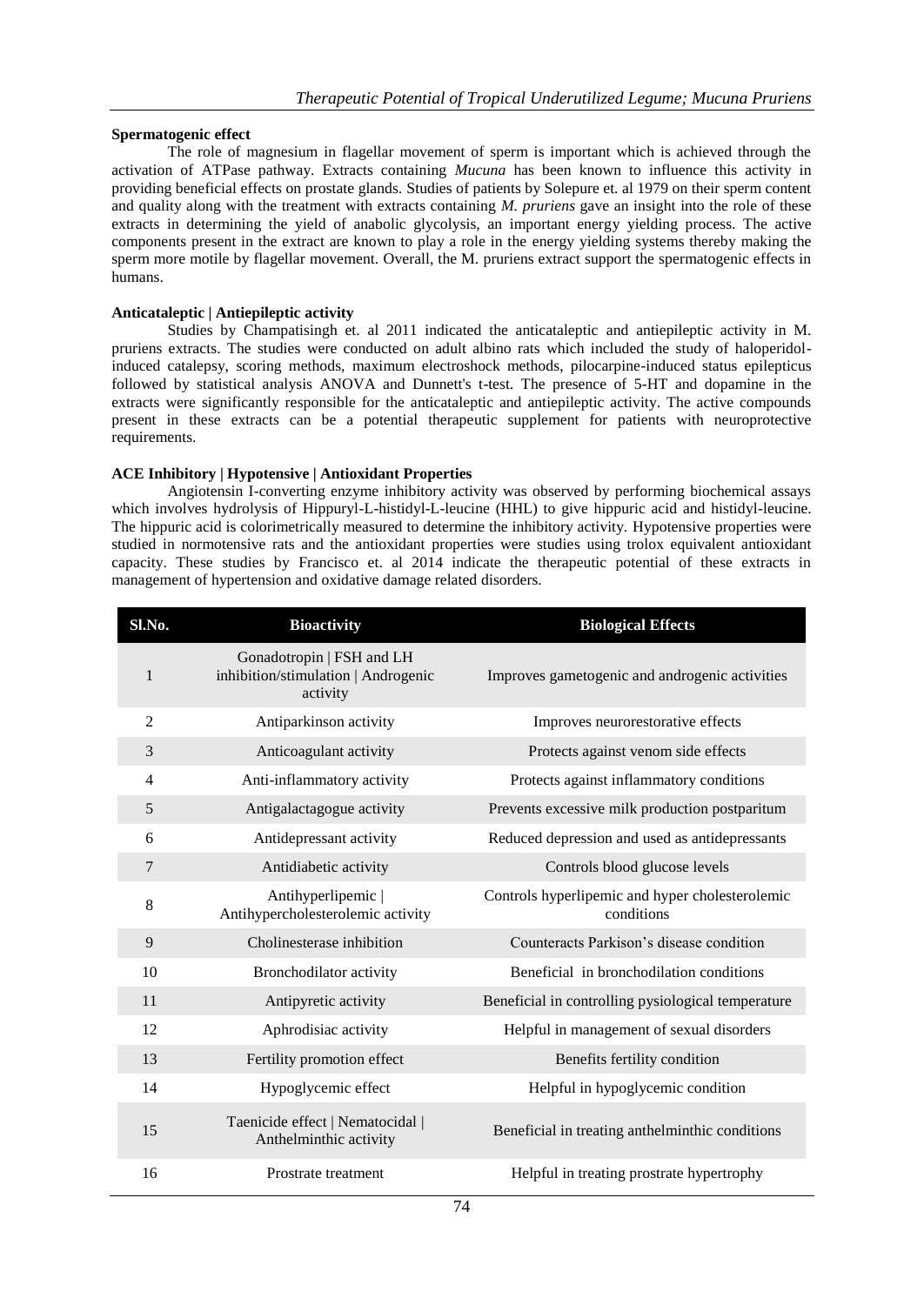| 17 | Prothrombin activity                                            | Helpful in treating hemorrhage                                |
|----|-----------------------------------------------------------------|---------------------------------------------------------------|
| 18 | Spermatogenic effect                                            | Management of prostate glands and<br>spermatogenesis          |
| 19 | Anticataleptic   Antiepileptic activity                         | Manages neuroprotective properties                            |
| 20 | ACE Inhibitory   Hypotensive  <br><b>Antioxidant Properties</b> | Manage hypertension and oxidative damage<br>related disorders |

**Table 1: List of bioactivity features extensively studied in** *Mucuna pruriens* **with its therapeutic potential and benefits.**

# **II. CONCLUSION**

The bioactivity present in *Mucuna pruriens* has a promising value in various therapeutic applications. This tropical legume widely grown in Asia and Africa for the purpose of tribal consumption can be translated into meaningful drug substances for treatment. This is also seen as an opportunity for extensive research on bioactive compounds present in *Mucuna pruriens* which may be still undiscovered. Biochemical studies on *Mucuna pruriens* has vast applications in isolating, purifying and characterizing candidate substances with distinct bioactivity which can be profiled for therapeutic applications. Successful scale-up and production of these active substances can be used for treating the condition on large scale. Further research for identifying bioactivity like anticancer, inhibitor activity and related conditions can be conducted.

# **REFERENCES**

- [1] Adive B. I. Udedibie and Celia R. Carlini, Brazilian *Mucuna pruriens* Seeds (Velvet Bean) Lack Hemagglutinating Activity, J. Agric. Food Chem. 1998, 46, 1450-1452.
- [2] Agbafor K. N., Nwachukwu .N, Phytochemical Analysis and Antioxidant Property of Leaf Extracts of Vitex doniana and *Mucuna pruriens*, Biochemistry Research International Volume 2011, doi:10.1155/2011/459839.
- [3] Angiosperm Phylogeny Group, "An update of the Angiosperm Phylogeny Group classification for the orders and families of flowering plants: APG III". Botanical Journal of the Linnean Society 2009; 161 (2): 105–121. doi:10.1111/j.1095-8339.2009.00996.x.
- [4] Anusha Bhaskar, V.G. Vidhya, M. Ramya, Hypoglycemic effect of seed extract on normal and streptozotocin-diabetic rats, Fitoterapia, Volume 79, Issue 7, 2008, Pages 539-543, ISSN 0367-326X, http://dx.doi.org/10.1016/j.fitote.2008.05.008.
- [5] Article 18.5, Section 2, Chapter III, International Code of Nomenclature for algae, fungi and plants, International Association for Plant Taxonomy.
- [6] Carbajal, D., A. Casaco, L. Arruzazabala, R. Gonzalez and V. Fuentes. Pharmacological screening of plant decoctions commonly used in Cuban folk medicine. J Ethnopharmacol 1991; 33(1/2): 21-24.
- [7] Champatisingh D, Sahu P K, Pal A, Nanda G S. Anticataleptic and antiepileptic activity of ethanolic extract of leaves of Mucuna pruriens: A study on role of dopaminergic system in epilepsy in albino rats. Indian J Pharmacol 2011;43:197-9
- [8] Dhar, M. L., M. M. Dhar, B. N. Mehrotra and C. Ray. Screening of Indian plants for biological activity. Part 1. Indian J Exp Bioi 1968; 6: 232-247.
- [9] Eugene Sebastian J. Nidiry, Girija Ganeshan and A. N. Lokesha, Antifungal Activity of *Mucuna pruriens* Seed Extractives and L-dopa, Journal of Herbs, Spices & Medicinal Plants, 2001,17:139–143, DOI: 10.1080/10496475.2011.581135.
- [10] Farrokhi, N.; Whitelegge, J.P.; Brusslan, J.A. Plant peptides and peptidomics. Plant Biotechnol. J. 2008; 6, 105–134.
- [11] Feroz, H., A. K. Khare and M. C. Srivastava. Review of scientific studies on anthelmintics from plants. J Sci Res PI Med 1982; 3: 6-12.
- [12] Francisco Gilberto Herrera Chalé, Jorge Carlos Ruiz Ruiz, Juan José Acevedo Fernández, David Abram Betancur Ancona, Maira Rubi Segura Campos, ACE inhibitory, hypotensive and antioxidant peptide fractions from proteins, Process Biochemistry, Volume 49, Issue 10, 2014, Pages 1691-1698, ISSN 1359-5113.
- [13] Grover. K., V. Vats, S. S. Rathi and R. Dawar. Traditional Indian anti-diabetic plants attenuate progression of renal damage in streptozotocin induced diabetic mice. J Ethnopharmacol 2001; 76(3): 233-238.
- [14] Guerranti, R., ]. C. Aguiyi, E. Errico, R. Pagani and E. Marinello. Effects of *Mucuna pruriens* extract on activation of prothrombin by Echis carinatus venom. J Ethnopharmacol 2001; 75(2-3): 175-180.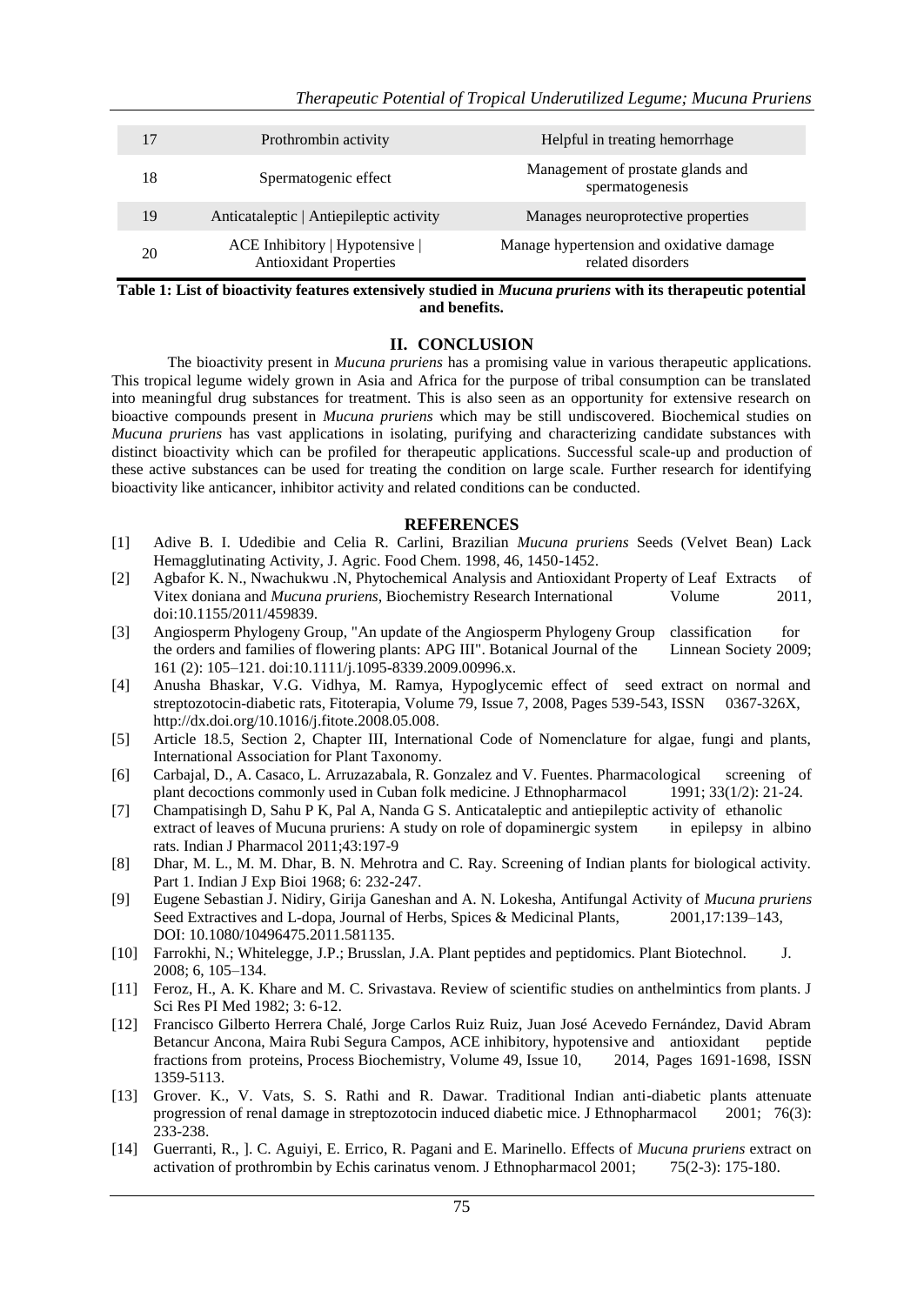- [15] Houghton, P. J. and K. P. Skari. The effect on blood clotting of some West African plants used against snakebite. J Ethnopharmacol 1994; 44(2): 99-108.
- [16] Iauk, L., E. M. Galati, S. Kirjavainen, A. M. Forestieri and A. Trovato. Analgesic and antipyretic effect of *Mucuna pruriens*. Int J Pharmacog 1993; 31(3): 213-216.
- [17] lauk, L., E. M. Galati, A. M. Forestiri, S. Kirjavainen and A. Trovato. *Mucuna pruriens* decoction lowers cholesterol and total lipid plasma levels in the rat. Phytother Res 1989; 3(6): 263-264.
- [18] Jayatilak, P. G., A. R. Sheth, P. P. Mugatwala and D. S. Pardanani. Effect of an indigenous drug (Speman) on human accessory reproductive function. Indian J Surg 1976; 38: 12-15.
- [19] Kamla Kant Shukla, Abbas Ali Mahdi, Mohammad Kaleem Ahmad, Satya Narain Shankhwar, Singh Rajender, and Shyam Pyari Jaiswar, *Mucuna pruriens* improves male fertility by its action on the hypothalamus–pituitary–gonadal axis, Fertility and Sterilit Vol. 92, No. 6, December 2009; doi:10.1016/j.fertnstert.2008.09.045.
- [20] Kiuchi, F., M. Hioki, N. Nakamura, N. Miyashita, Y. Tsuda and K. Kondo. Screening of crude drugs used in Sri Lanka for nematocidal activity on the larva of Toxacara canis. Shoyakugaku Zasshi 1989; 43(4): 288-293.
- [21] K. Muthu, P. Krishnamoorthy. Evaluation of androgenic activity of Mucuna pruriens in male rats. African Journal of Biotechnology Vol. 10(66), pp. 15017-15019, 26 October, 2011.
- [22] Lampariello LR, Cortelazzo A, Guerranti R, Sticozzi C, Valacchi G. The Magic Velvet Bean of *Mucuna pruriens*. Journal of Traditional and Complementary Medicine. 2012;2(4):331- 339.
- [23] Lorenza Bellani, Stefania Giglioni, Simonetta Muccifora, Protein Characterization of Protein Bodies from Cotyledons of *Mucuna pruriens* (L.) DC, Plant Foods Hum Nutr (2013) 68:47–51 DOI 10.1007/s11130-012-0331-z.
- [24] Madaan, S. Speman in oligospermia. Probe 1985; 115-117.
- [25] Malaguti, M.; Dinelli, G.; Leoncini, E.; Bregola, V.; Bosi, S.; Cicero, A.F.G.; Hrelia, S. Bioactive Peptides in Cereals and Legumes: Agronomical, Biochemical and Clinical Aspects. Int. J. Mol. Sci. 2014, 15, 21120-21135.
- [26] Mali RG, Mehta AA. 2008. A review on anthelmintic plants. Nat Prod Rad.7:466.
- [27] Manyam, B. V. and R. Sanchez Ramos. Traditional and complementary therapies in Parkinson's disease. Adv Neuro11999; 80: 565-574.
- [28] Manyam, B. V., Dhanasekaran, M. and Hare, T. A. (2004), Effect of antiparkinson drug HP-200 (Mucuna pruriens) on the central monoaminergic neurotransmitters. Phytother. Res., 18: 97–101. doi:10.1002/ptr.1407
- [29] Mercy B. Obogwu, Abidemi J. Akindele, Olufunmilayo O. Adeyemi, Hepatoprotective and in vivo antioxidant activities of the hydroethanolic leaf extract of *Mucuna pruriens* (Fabaceae) in antitubercular drugs and alcohol models, Chinese Journal of Natural Medicines 2014, 12(4): 0273−0283.
- [30] Mukherjee, S., T. K. Ghosh and D. De. Effect of Speman on prostatism-A clinical study. Probe 1986; 25: 237-240.
- [31] Nath, C., G. P. Gupta, K. P. Bhargava, V. Lakshmi, S. Singh and S. P. Popli. Study of antiparkinsonian activity of seeds of *Mucuna prurita* hook. Indian J Pharmacol 1981; 13: 94-95.
- [32] Ogundare A.O. and Olorunfemi O.B., Antimicrobial Efficacy of the Leaves of Dioclea reflexa, *Mucuna pruriens*, Ficus asperifolia and Tragia spathulata. Research Journal of Microbiology, 2007; 2: 392- 396.
- [33] Pant, M. C., I. Uddin, U. R. Bhardwaj and R. D. Tewari. Blood sugar and total cholesterol lowering effect of glycine soja (Sieb and Zucc.), *Mucuna pruriens* (D.C.) and Dolichos biflorus (Linn.) seed diets in normal fasting albino rats. Indian J Med Res 1968; 56 12: 1808-1812.
- [34] Pugalenthi M, Vadivel V, Siddhuraju P., Alternative food/feed perspectives of an underutilized legume *Mucuna pruriens* var. utilis--a review., Plant Foods Hum Nutr. 2005 Dec;60(4):201-18.
- [35] Pulikkalpura H, Kurup R, Mathew PJ, Baby S. Levodopa in *Mucuna pruriens* and its degradation. Sci Rep. 2015; 5.
- [36] Rana DG, Galani VJ. Dopamine mediated antidepressant effect of Mucuna pruriens seeds in various experimental models of depression. Ayu. 2014;35(1):90-97. doi:10.4103/0974- 8520.141949.
- [37] H. Ratnawati and W. Widowati, "Anticholesterol activity of velvet bean (Mucuna pruriens L.) towards hypercholesterolemia rats," Sains Malaysiana, vol. 40, no. 4, pp. 317–321, 2011.
- [38] Solepure, A. B., N. M .Joshi, B. V. Deshkar, S. R. Muzumdar and C. D. Shiro Ie. The effect of "speman" on quality of semen in relation to magnesium concentration. Indian Practitioner 1979; 32: 663-668.
- [39] Stephen O Majekodunmi, Ademola A Oyagbemi, Solomon Umukoro, Oluwatoyin A Odeku, Evaluation of the anti-diabetic properties of *Mucuna pruriens* seed extract, Asian Pacific Journal of Tropical Medicine 2011; 632-636.